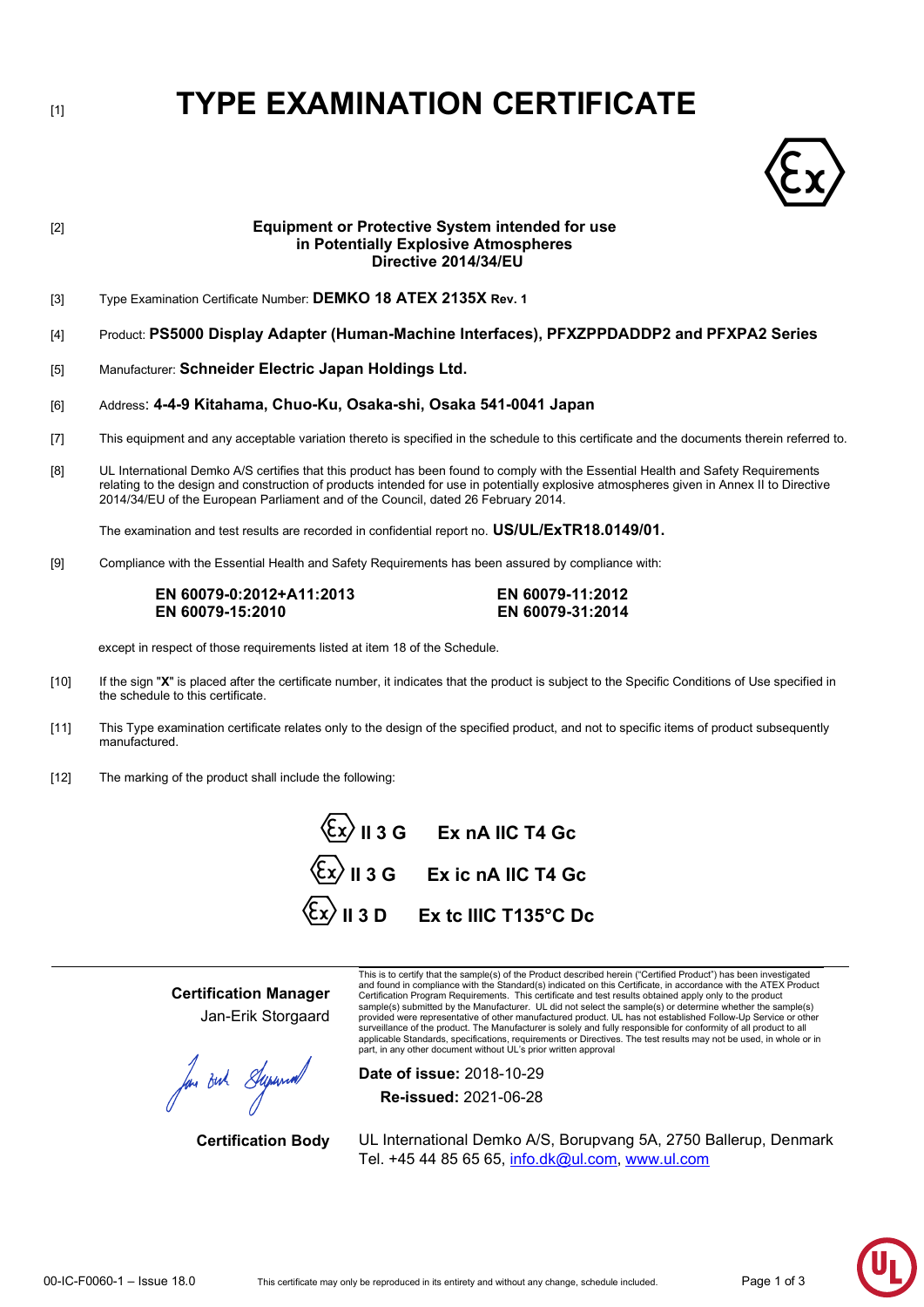## [13] **Schedule** [14] **TYPE EXAMINATION CERTIFICATE No. DEMKO 18 ATEX 2135X Rev. 1**

#### [15] Description of Product:

The devices Model PFXZPPDADDP2 series are adapter modules and Models PFXPA2 series are display panels and adaptor modules. That are intended to mount on or install to industrial control panel and remotely connect to the box type IPC by USB port for touch screen signal and Display port for video. The extended Receiver and Transmitter modules can also connect to up to 4 Display Adapters by RJ45 type Ethernet.

| Nomenclature I: |                                                                                                                     |                                                    |   |    |        |    |     |                                                      |    |                                                                     |  |
|-----------------|---------------------------------------------------------------------------------------------------------------------|----------------------------------------------------|---|----|--------|----|-----|------------------------------------------------------|----|---------------------------------------------------------------------|--|
| <b>PFXP</b>     | A                                                                                                                   | 2                                                  | 7 | N  | N      | Α  | Ν   | 0                                                    | N  | ZZZZZZ                                                              |  |
| ı               | $\mathbf{I}$                                                                                                        |                                                    | Ш | IV | $\vee$ | VI | VII | VIII                                                 | IX | X                                                                   |  |
| I.              | Prefix:<br><b>PFXP</b>                                                                                              |                                                    |   |    |        |    |     |                                                      |    |                                                                     |  |
| Π.              |                                                                                                                     | Version:<br>A - Display Adapter                    |   |    |        |    |     |                                                      |    |                                                                     |  |
| III.            | Display module:<br>7 - 4:3 15" display panel, module PFXPPD5700TA<br>J - 15.6" W display panel, module PFXPPD5700WP |                                                    |   |    |        |    |     |                                                      |    |                                                                     |  |
| IV              |                                                                                                                     | Combination of Box Type and modular:<br>$N - None$ |   |    |        |    |     |                                                      |    |                                                                     |  |
| V.              |                                                                                                                     | Expansion slot configuration:<br>$N - None$        |   |    |        |    |     |                                                      |    |                                                                     |  |
| VI.             | Power source:<br>$D - DC$ power source<br>$A - AC$ power source                                                     |                                                    |   |    |        |    |     |                                                      |    |                                                                     |  |
| VII             | Memory:<br>$N - None$                                                                                               |                                                    |   |    |        |    |     |                                                      |    |                                                                     |  |
| VIII            | Operating system:<br>$0 - None$                                                                                     |                                                    |   |    |        |    |     |                                                      |    |                                                                     |  |
| IX              | Storage type:<br>$N - None$                                                                                         |                                                    |   |    |        |    |     |                                                      |    |                                                                     |  |
| Х               |                                                                                                                     |                                                    |   |    |        |    |     | Z can be any character to represent the combination. |    | Combination of Interfaces, second storage type and software bundle: |  |

Nomenclature II:

| PFX7PPDADDP2 | xxxxxx |
|--------------|--------|
|              |        |

I. Prefix: PFXZPPDADDP2 – Display Adapter (No display)

II. Marketing code: x can be any alphanumeric character, blank or "-"

The optical radiation output of the product with respect to explosion protection, according to Annex II clause 1.3.1 of the Directive 2014/34/EU is covered in this certificate based on Exception 1) to the scope of EN 60079-28:2015.

#### Temperature range:

The relation between ambient temperature and the assigned temperature class is as follows:

| Ambient temperature range |  | <b>Temperature class</b> |
|---------------------------|--|--------------------------|
| 0 °C < Ta < +55 °C        |  |                          |

#### Electrical data

| Display Adapter: |                               |                       |                                          |  |
|------------------|-------------------------------|-----------------------|------------------------------------------|--|
| Model Series:    | Model Name Suffix:            | Protection technique: | Rating:                                  |  |
| PFXZPPDADDP2     | N/A                           | nA                    | Input 24Vdc, 1.4A                        |  |
| PFXPA27NN        | Followed by "D"               | ic nA                 | Input 24Vdc, 1.4A                        |  |
|                  |                               | tc                    |                                          |  |
|                  | Followed by "A" (PFXZPBPUAC2) | tc                    | Input 100-240Vac, 50-60Hz, 1.6-0.9A max. |  |
| PFXPA2JNN        | Followed by "D"               | nA                    | Input 24Vdc, 1.4A                        |  |
|                  |                               | tc                    |                                          |  |
|                  | Followed by "A" (PFXZPBPUAC2) | tc                    | Input 100-240Vac, 50-60Hz, 1.6-0.9A max. |  |
|                  |                               |                       |                                          |  |